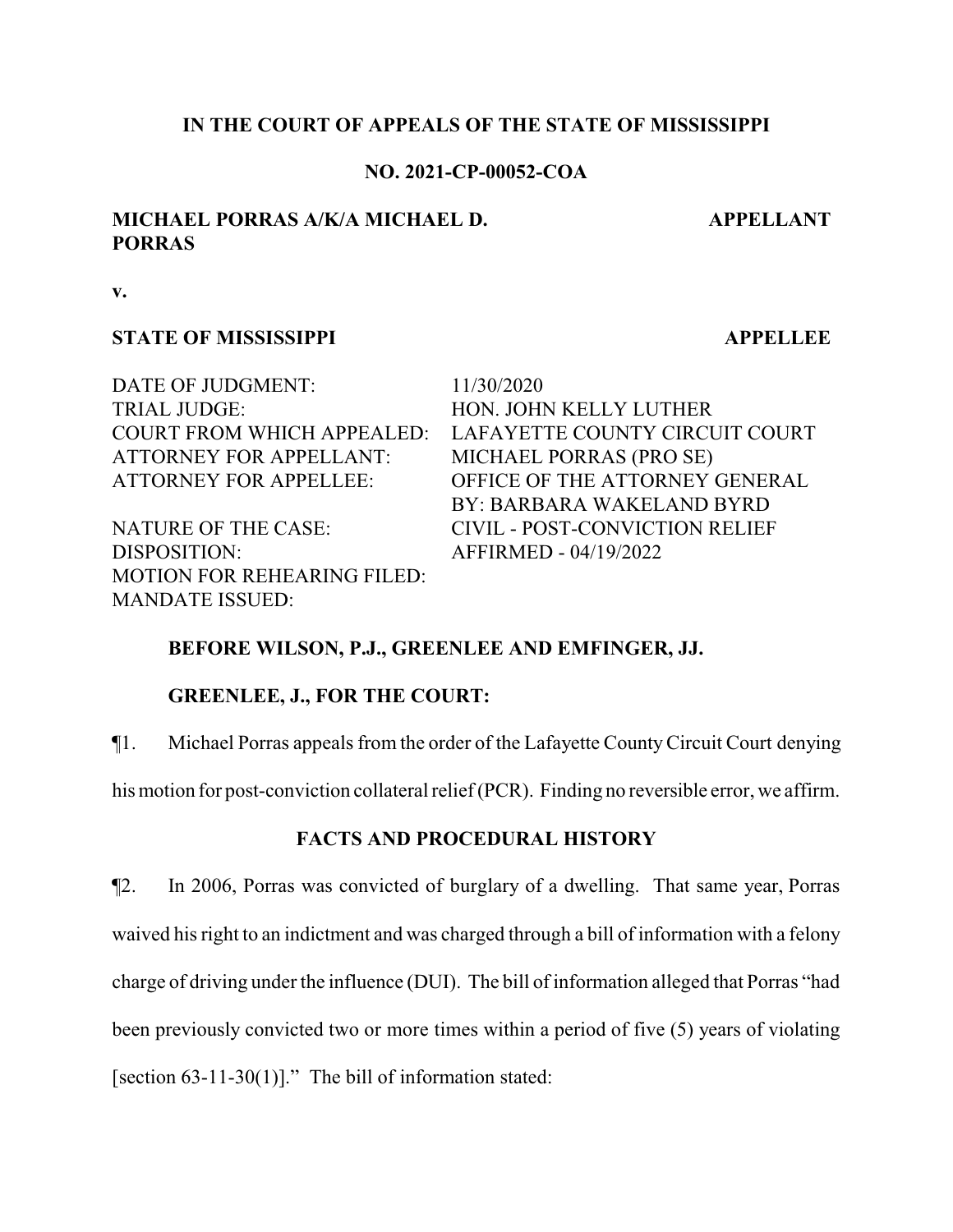- (1) The defendant, Michael D. Porras, was convicted in the Municipal Court of the City of Memphis, Tennessee on the 20th day of March, 2002, of the offense of driving under the influence, which incident occurred less than 5 years prior to June 29, 2006.
- (2) The defendant, Michael D. Porras, was convicted in the County Court of ShelbyCounty, Tennessee, in the city of Memphis, Tennessee on the 18th day of November, 2002, of the offense of driving under the influence, which incident occurred less than 5 years prior to June 29, 2006.

Porras ultimately pled guilty and was sentenced to five years in the custody of the Mississippi Department of Corrections (MDOC), with two years suspended and three years to serve. He was also ordered to pay a \$2,000 fine and \$100 to the Crime Victim's Compensation Fund. According to the court's sentencing order, Porras "[was] placed on two years of supervised probation," and at some point during that time he violated the terms of his probation. In March 2009, the court ordered "said post<sup>[</sup>-]release supervision and [two] year(s) of the [five] year(s) suspension of sentence be and the same are hereby revoked and the defendant is required to serve [three] year(s) of his sentence in the custody of the state department of corrections . . . ."

¶3. A few years later in 2013, Porras entered a petition to plead guilty to possession of a controlled substance. However, the court deferred "entry of a judgment of guilt on [the plea] pending the successful completion of . . . supervised probation for a period of [one year]."

¶4. Then in 2017, Porras was indicted for two counts of burglary of a dwelling as a nonviolent habitual offender under Mississippi Code Annotated section 99-19-81 (Rev. 2015). The indictment stated, in part, that Porras

[had] been convicted at least twice previously of a felony or federal crime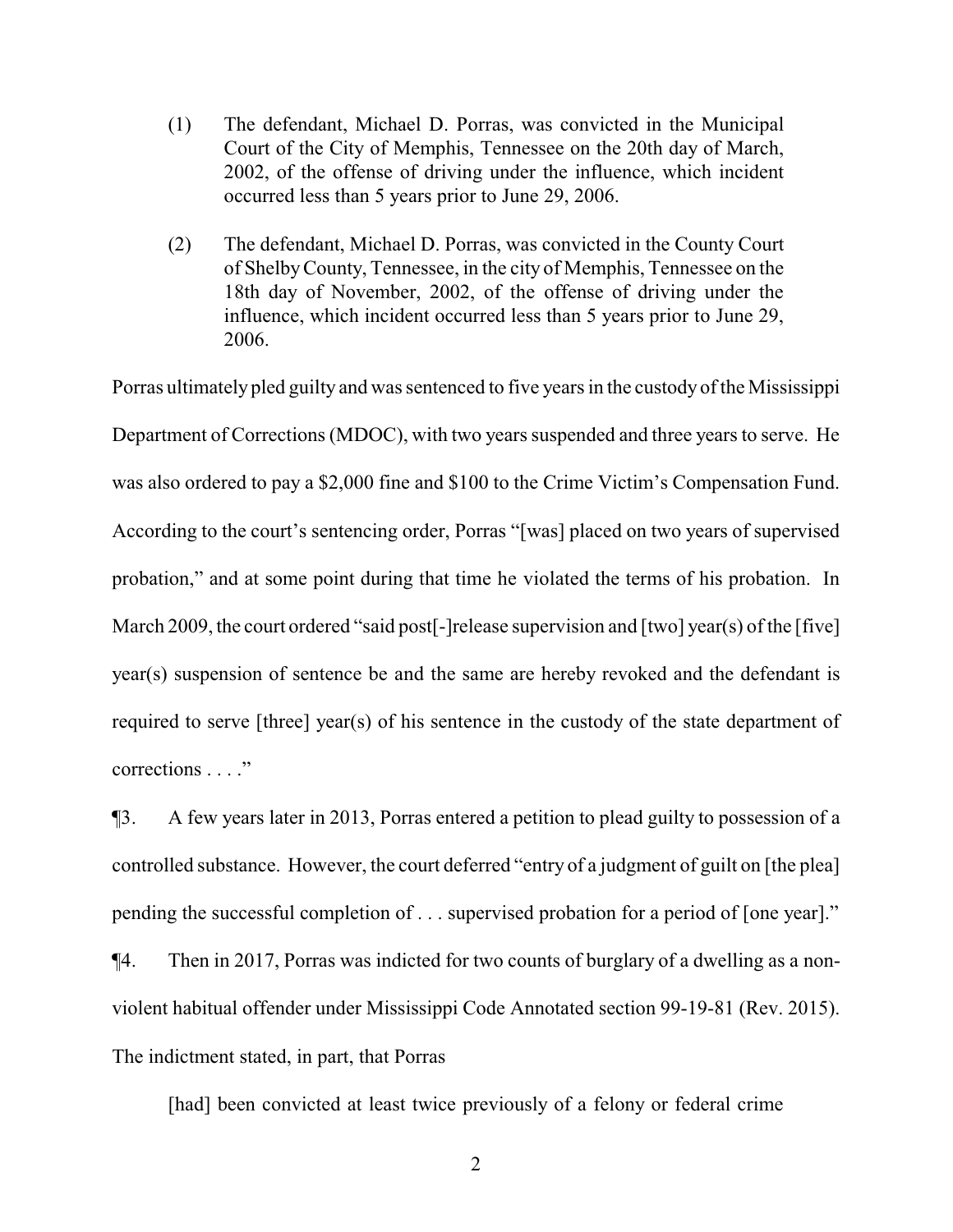upon charges separately brought and arising out of separate incidents at different times and shall have been sentenced to separate terms of one (1) year or more in a state and/or federal penal institution, whether in this state o[r] elsewhere, and to the extent that the specifics of said convictions and sentences are known to the Grand Jury at this time they are more particularly described as follows, to-wit:

- (1) The defendant, MICHAEL PORRAS, was convicted on the 11th day of July, 2006 in cause number LK06-242, in the Circuit Court of Lafayette County, Mississippi, of the offense of Burglary of a Dwelling, a felony crime and was sentenced to 10 years in the custody of the MS Department of Corrections with 7 years suspended, leaving 3 years to serve.
- (2) The defendant, MICHAEL PORRAS, was convicted on the 9th day of January, 2013 in cause number LK12-249, in the Circuit Court of Lafayette County, Mississippi, of the offense of Possession of Schedule 2 Controlled Substance, a felony crime and was sentenced to 3 years in the custody of the MS Department of Corrections with 3 years suspended, with probation.
- (3) The defendant, MICHAEL PORRAS, was convicted on the 20th day of July, 2006 in cause number LK06-270, in the Circuit Court of Lafayette County, Mississippi, of the offense of Felony DUI, a felony crime and was sentenced to 5 years in the custody of the MS Department of Corrections with 2 years suspended, leaving 3 years to serve.

Porras ultimately pled guilty to both counts of burglary, and in June 2018 he was sentenced,

as a habitual offender, to fifteen years in MDOC's custody, with seven years suspended and

eight years to serve for each count, to be served concurrently, and five years of supervised

probation.<sup>1</sup>

¶5. On October 21, 2019, Porras filed a "Motion to Vacate, Set Aside or Correct

<sup>1</sup> Porras was also ordered to pay \$500 in restitution and \$100 to the Crime Victim's Compensation Fund.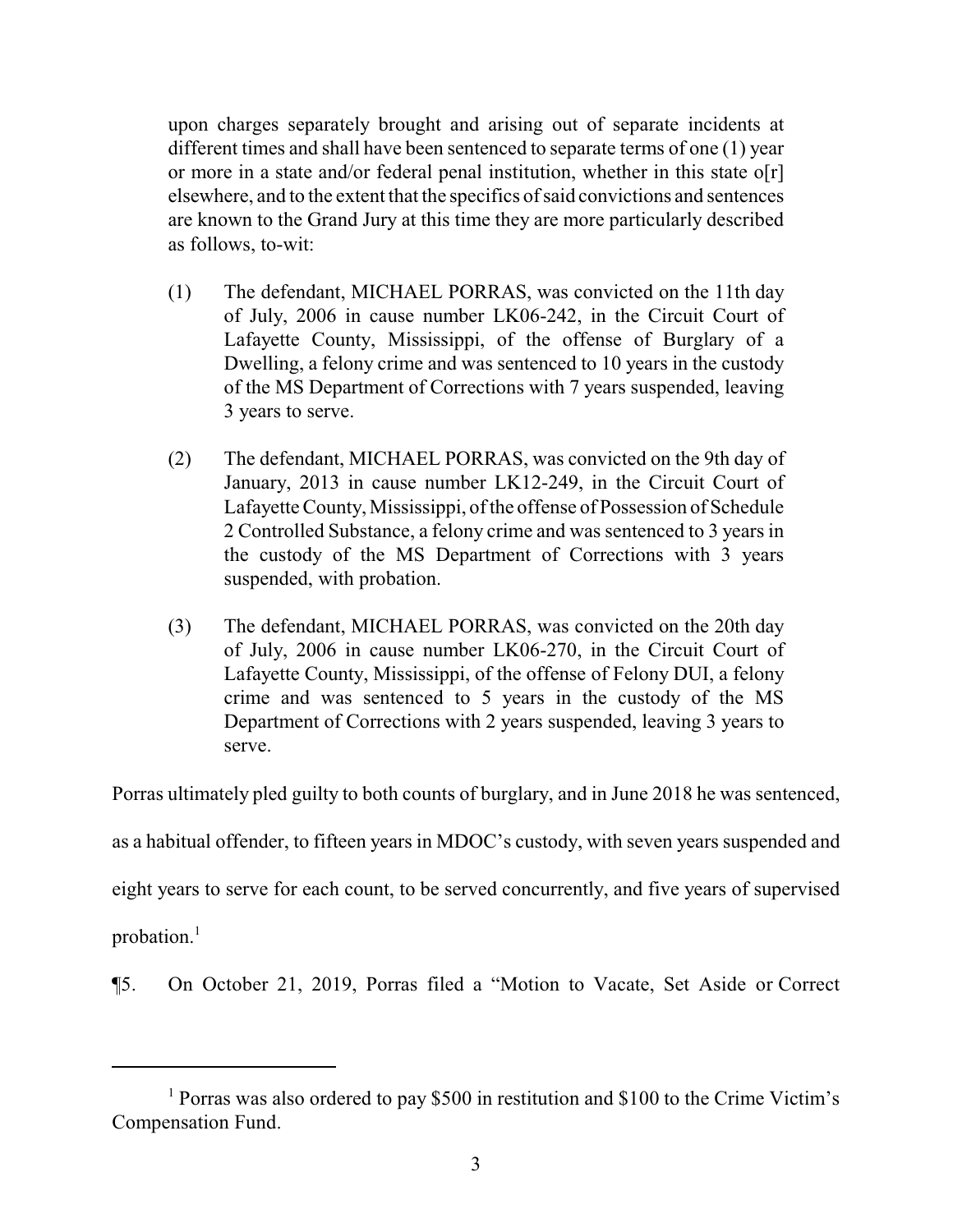Sentence," which the court treated as a PCR motion. $<sup>2</sup>$  In his motion, Porras took issue with</sup> his 2006 felony DUI conviction and his sentence for his 2018 burglary convictions. He argued that the 2006 bill of information charging him with felony DUI contained errors. Specifically, he asserted that the dates of the two prior DUI convictions that were used as the basis of his 2006 felony DUI conviction were actually "arrest dates" and not dates of conviction. Therefore, according to Porras, the bill of information for felony DUI was defective, his conviction and sentence for felony DUI were illegal, and the felony DUI conviction should not have been used to classify him as a habitual offender for his 2018 burglary convictions. Additionally, Porras argued that he served six years of a five-year sentence after his probation for the 2006 felony DUI conviction was revoked. He also asserted that he had received ineffective assistance of counsel.

¶6. Subsequently, in May 2020, Porras filed a motion to compel, stating that the State had not responded to a motion for discovery that he allegedly had filed in March 2020.

¶7. Around the same time, the court ordered the State to respond to Porras' PCR motion within thirty days. Specifically, the court ordered the State to provide documents, if any, to verify Porras' two prior DUI convictions that were used as the basis of his 2006 felony DUI conviction. After the State filed a motion for an extension of time, the court entered an order granting the State an additional thirty days from the entry of the court's order dated June 26,

<sup>&</sup>lt;sup>2</sup> "A pleading cognizable under the Uniform Post-Conviction Collateral Relief Act (UPCCRA) will be treated as a motion for post-conviction relief that is subject to the procedural rules promulgated therein, regardless of how the plaintiff has denominated or characterized the pleading." *Watson v. State*, 295 So. 3d 542, 543 (¶3) (Miss. Ct. App. 2019) (quoting *Knox v. State*, 75 So. 3d 1030, 1035 (¶12) (Miss. 2011)).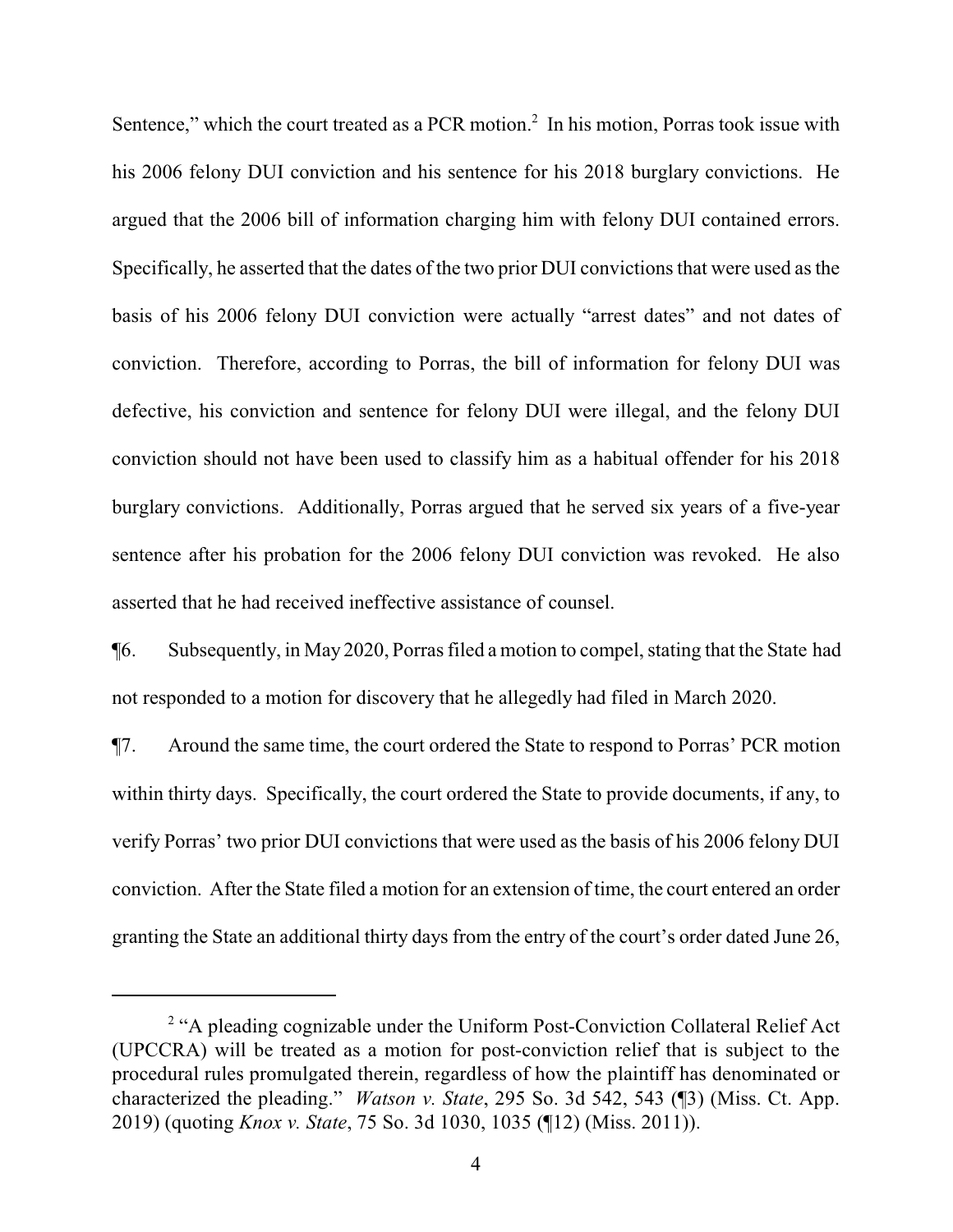2020, and filed on June 29, 2020. On July 9, 2020, Porras filed a "Petition for Writ of Error Coram Nobis," in which he asked if the State had filed a response to his PCR motion. Then on July 13, 2020, Porras filed a motion for default judgment.

¶8. Subsequently, Porras filed a petition for writ of mandamus in the supreme court. However, the supreme court found that the matter had been set for a hearing and denied the request for mandamus. Prior to the PCR hearing, Porras filed a motion for appointment of counsel; however, the court denied Porras' motion.

¶9. At the PCR hearing, the court noted that Porras' 2017 indictment for two counts of burglary listed prior convictions for burglary of a dwelling, possession of a controlled substance, and felony DUI. According to the court, the possession charge had been nonadjudicated. Therefore, the issue was whether Porras' 2006 conviction for felony DUI was a valid conviction that could be used with his prior 2006 burglary conviction to classify him as a habitual offender.

¶10. The court noted that the bill of information for the 2006 felony DUI conviction listed two prior DUI convictions—one in March 2002 and the other in November 2002. Porras reasserted that those dates were "arrest dates" and not dates of conviction. Then the court asked Porras:

|         | <b>COURT:</b>                                                                          | Just so I'm clear. Do you contend that you were never convicted<br>of it or [do] you contend that the date is wrong[?] |
|---------|----------------------------------------------------------------------------------------|------------------------------------------------------------------------------------------------------------------------|
|         | PORRAS:                                                                                | I just contend that the date that they used was not a conviction<br>date. If I did plead to it, it was not that day.   |
| $\P11.$ | The State conceded that the bill of information improperly listed offense dates rather |                                                                                                                        |
|         |                                                                                        | than the dates of conviction. However, Porras seemingly acknowledged that he pled guilty                               |

5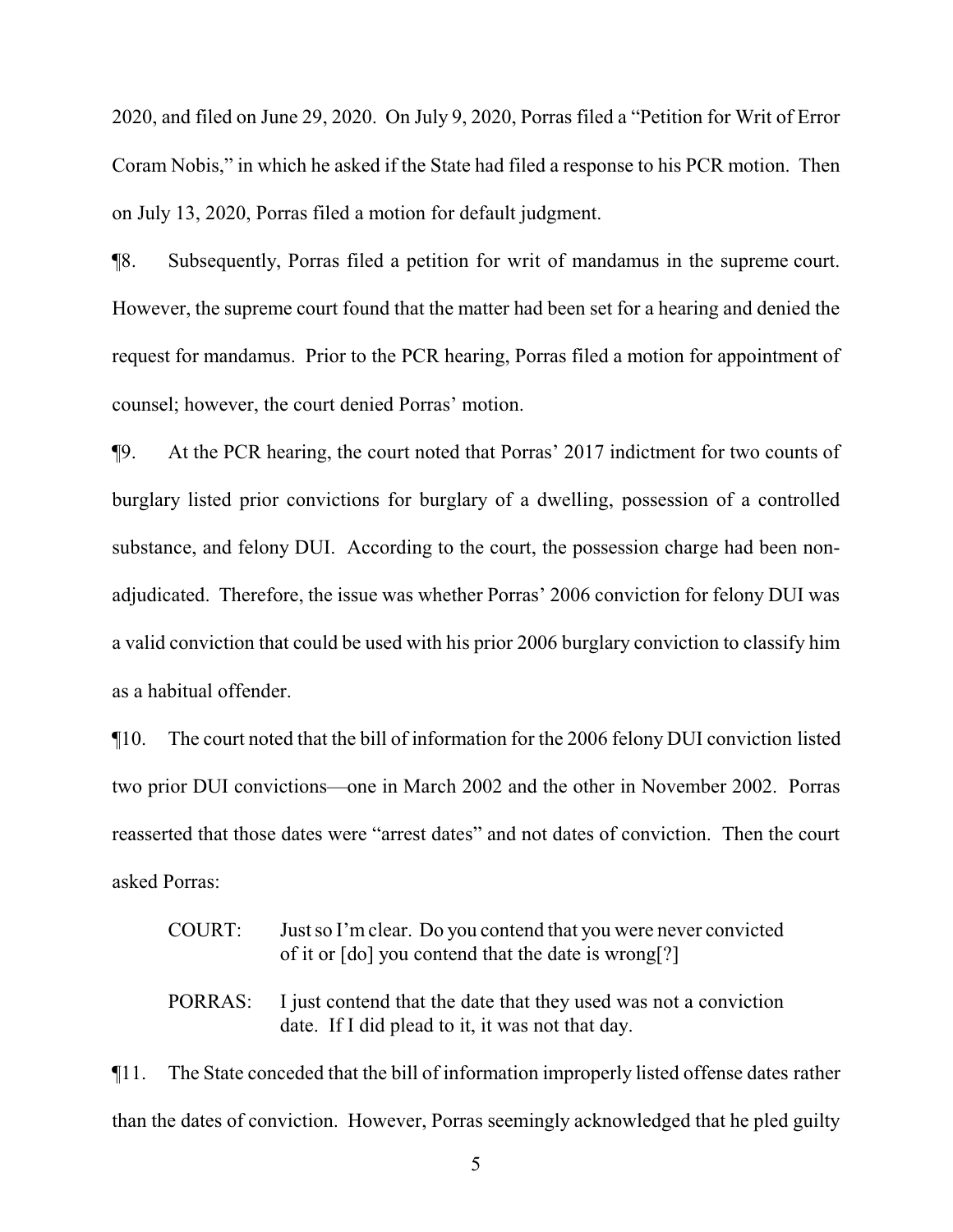to the offenses. As to the first DUI offense, Porras stated, "it appears that I pled guilty the next year on, but it wasn't on [the bill of information]." As to the second DUI offense, Porras stated, "Now on that one it says that I pled guilty on 2/17/03 which was the following year." The court admitted the charging documents as well as Porras' NCIC<sup>3</sup> report into evidence. Ultimately, the court found that "it appears that based on the records provided to the court that at the time of your plea of guilty to the criminal information [for felony DUI] that you had been previously convicted." At the conclusion of the hearing, Porras asked about his ineffective-assistance-of-counsel claim, and the court held that it was without merit because his prior convictions were valid.<sup>4</sup>

¶12. After the hearing, the court denied Porras' PCR motion in an order dated and filed on November 30, 2020. Subsequently, Porras filed a notice of appeal on January 14, 2021. On appeal, Porras raises several issues. Because some of Porras' claims may be addressed together, we summarize the issues as follows: (1) whether the court erred by denying Porras' motion for appointment of counsel, (2) whether the court erred by failing to require the State to file a written response to Porras' PCR motion, (3) whether the court erred by denying Porras' PCR motion, and (4) whether the court erred by failing to consider all of Porras' claims.<sup>5</sup>

<sup>&</sup>lt;sup>3</sup> This initialism stands for the National Crime Information Center.

<sup>&</sup>lt;sup>4</sup> The court further held that Porras could raise his ineffective-assistance claim as to his 2018 burglary convictions separately.

<sup>&</sup>lt;sup>5</sup> Porras filed two pro se motions for an extension of time to file a reply brief on appeal. He was initially given one fourteen-day extension by order of this Court. However, according to Porras, at the time he filed his second motion, he had not received this Court's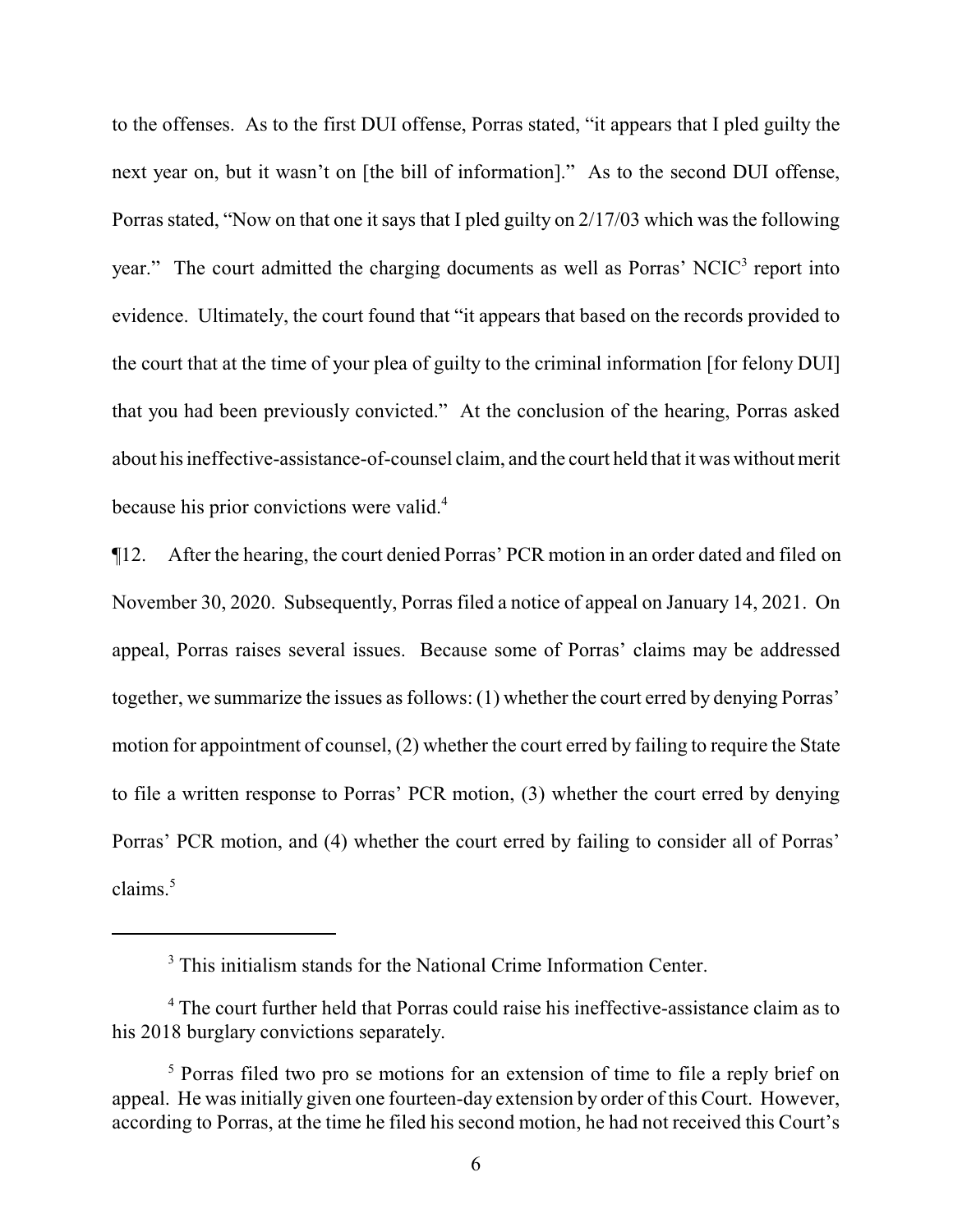#### **STANDARD OF REVIEW**

¶13. "When reviewing a circuit court's denial or dismissal of a PCR motion, we will only disturb the circuit court's decision if it is clearly erroneous; however, we review the circuit court's legal conclusions under a de novo standard of review." *Taylor v. State*, 313 So. 3d 1106, 1109 (¶5) (Miss. Ct. App. 2021) (quoting *Williams v. State*, 228 So. 3d 844, 846 (¶5) (Miss. Ct. App. 2017)).

#### **DISCUSSION**

¶14. At the outset, we note that the State asserts that Porras' appeal should be dismissed as untimely filed. "This Court must have jurisdiction to consider this appeal." *Tingle v. State*, 285 So. 3d 708, 710 (¶9) (Miss. Ct. App. 2019) (quoting *Cane v. State*, 206 So. 3d 1268, 1271 (¶7) (Miss. Ct. App. 2016)). Mississippi Rule of Appellate Procedure 4(a) provides that a notice of appeal shall be filed within thirty days "after the date of entry of the judgment or order appealed from." And Mississippi Rule of Appellate Procedure 2(a)(1) states that "[a]n appeal shall be dismissed if the notice of appeal was not timely filed . . . ." ¶15. The circuit court denied Porras' PCR motion on November 30, 2020. However, Porras did not sign his notice of appeal until January 8, 2021, and it was not filed until several days later. In response to the clerk's show-cause notice, Porras mistakenly asserted that weekends did not count against the thirty-day deadline. Nevertheless, this Court entered

order. We then granted Porras' second motion for an extension of time. Porras had until December 13, 2021, to file a reply brief but failed to do so. In a letter dated December 19, 2021, Porras stated that he had a skin condition that would not allow him to file a reply brief at that time. Because his letter was untimely and because he has not filed a reply brief, we will only consider the issues raised in his initial brief.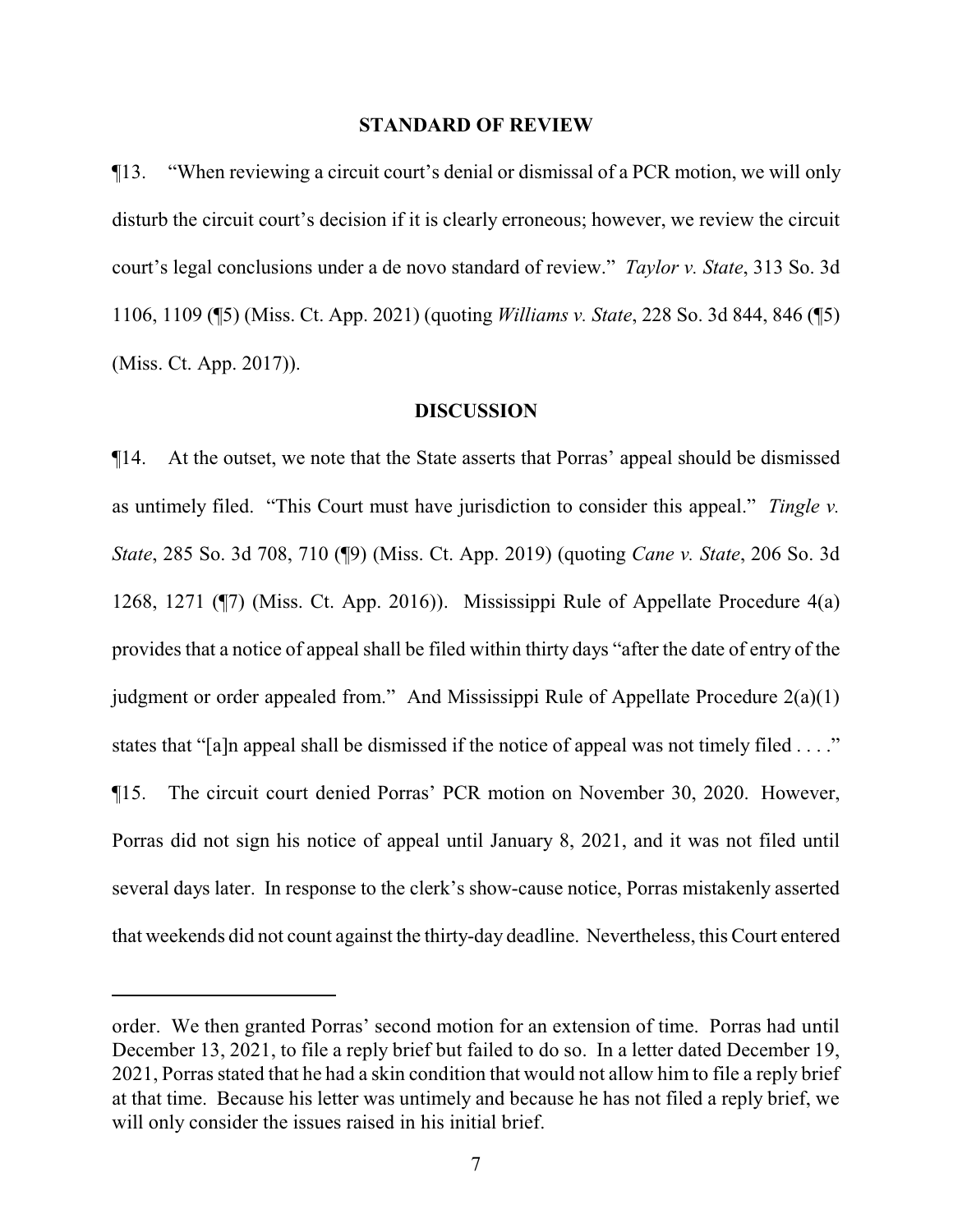an en banc order on March 18, 2021, allowing Porras' appeal to proceed as timely. Therefore, we will address the merits of Porras' claims.

# **I. Whether the court erred by denying Porras' motion for appointment of counsel.**

¶16. Porras claimsthe circuit court erred by denying his motion for appointment of counsel to represent him at his PCR hearing.

¶17. The circuit court may appoint counsel to represent an indigent defendant in a PCR hearing. Miss. Code Ann. § 99-39-23(1) (Rev. 2020). However, "[t]here is no right to appointed counsel in PCR proceedings." *Brooks v. State*, 208 So. 3d 14, 19 (¶14) (Miss. Ct. App. 2017) (citing *Allen v. State*, 177 So. 3d 1148, 1152 (¶18) (Miss. Ct. App. 2014)). "Even though no right to counsel exists in most civil cases, the [circuit] court has discretion to appoint counsel in PCR proceedings where the [circuit] court determines that the petitioner qualifies and displays a need for counsel." *Higginbotham v. State*, 114 So. 3d 9, 17 (¶26) (Miss. Ct. App. 2012).

¶18. On appeal, Porras argues that appointed counsel could have helped him present his case and subpoena and question the attorney who represented him at his plea hearing. He also argues that he was nervous, felt intimidated, and did not know how or when to address the court. However, in his motion for appointment of counsel, he did not provide any explanation for why he needed counsel. Accordingly, the court did not abuse its discretion when it denied Porras' motion. This issue is without merit.

# **II. Whether the court erred by failing to require the State to file a written response to Porras' PCR motion.**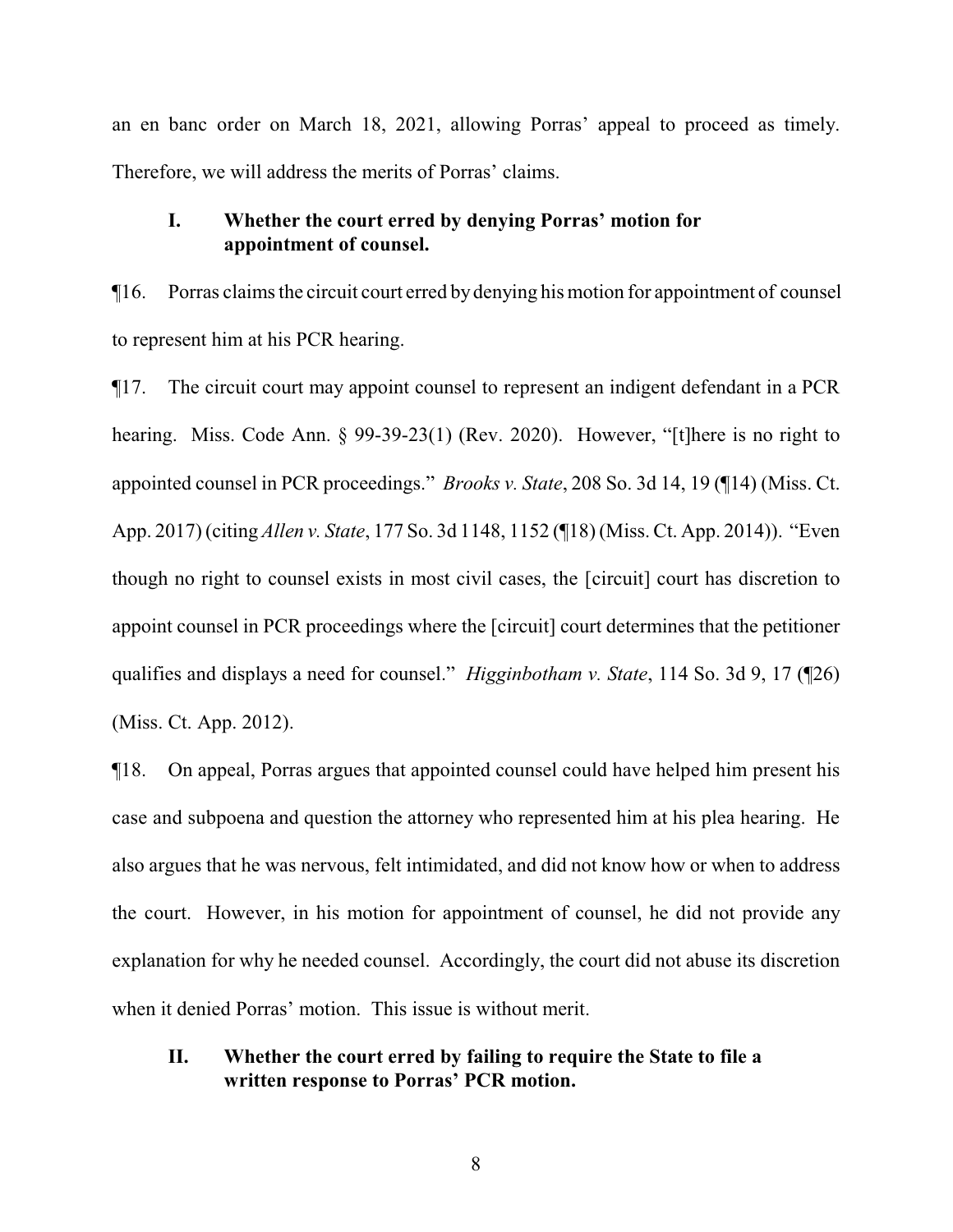¶19. Porras seemingly claims that the court erred by failing to require the State to file a written response to his PCR motion.

¶20. The Uniform Post-Conviction Collateral Relief Act (UPCCRA) provides, in relevant part:

(2) If it plainly appears from the face of the motion, any annexed exhibits and the prior proceedings in the case that the movant is not entitled to any relief, the judge may make an order for its dismissal and cause the petitioner to be notified.

(3) If the motion is not dismissed under subsection (2) of this section, the judge shall order the state to file an answer or other pleading within the period of time fixed by the court or to take such other action as the judge deems appropriate . . . .

Miss. Code Ann. § 99-39-11(2)-(3) (Rev. 2020).

¶21. It is clear that a written response is not required. Rather, a judge may order the State "to take such other action as the judge deems appropriate." *Id*. Although Circuit Court Judge John Gregory ordered the State to file a written response to Porras' PCR motion, Circuit Court Judge Kelly Luther ultimately required the State to appear for a hearing. Therefore, this issue is without merit.<sup>6</sup>

¶22. Porras also seemingly claims that he was denied the opportunity to seek discovery because the State did not submit a written response. However, this is contradicted by Porras'

 $6$ <sup>6</sup> To the extent that Porras argues that the court erred by failing to enter a default judgment, we note that the court granted the State an extension of time to file a response. It was during that time that Porras filed his motion for a default judgment. For this reason, we cannot say that the judge abused his discretion by failing to grant a default judgment. The special concurrence goes beyond what was argued in the appellate briefs to discuss whether a default judgment may ever be rendered against the State. Because this specific issue was not briefed by either party, we decline to discuss it in the majority opinion.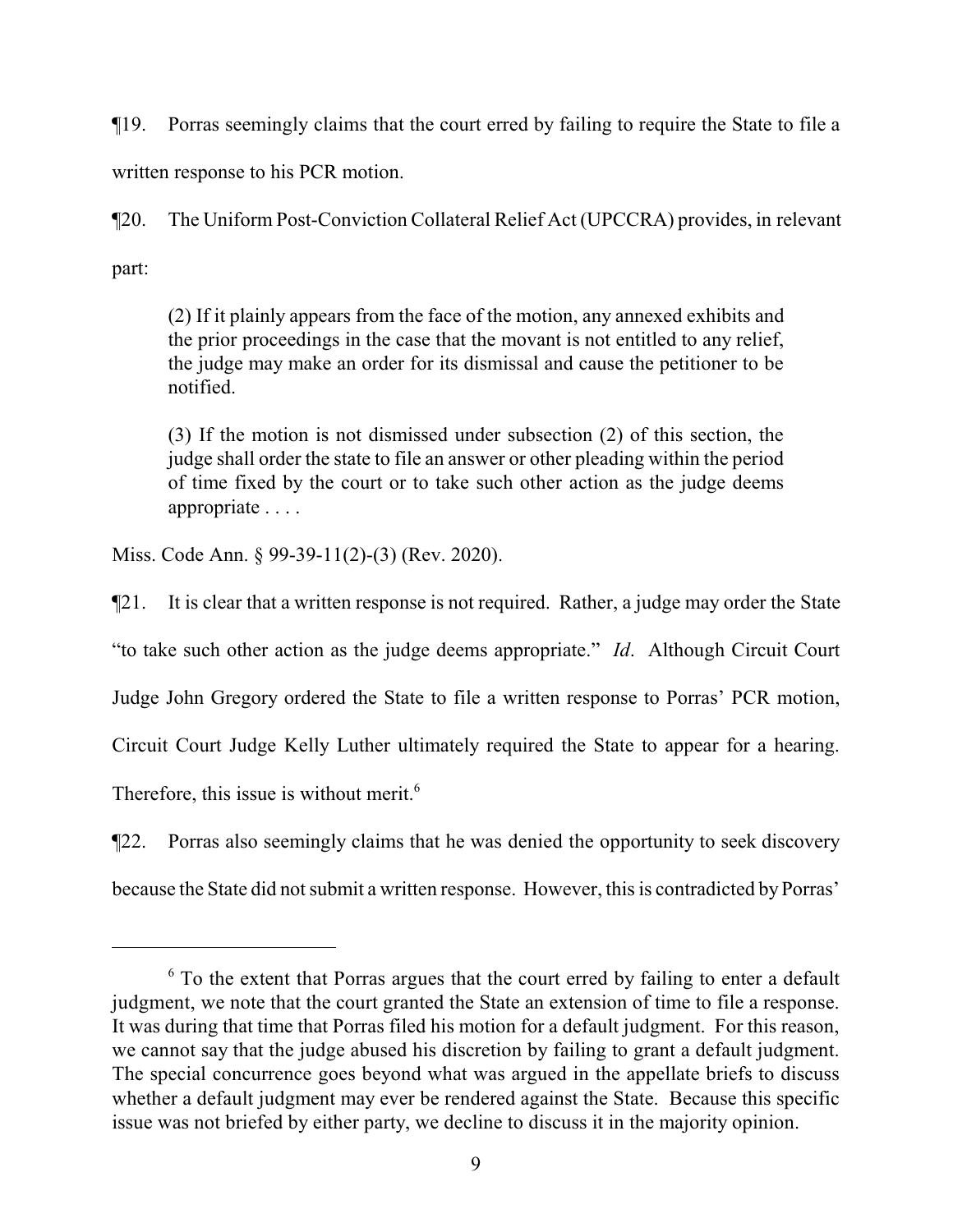assertion in his motion to compel that he filed a motion for discovery in March 2020. To the extent Porras claims that the State failed to respond not just to his PCR motion but to discovery requests, that is a matter that is outside of the record, and therefore we cannot consider it. *Johnson v. State*, 281 So. 3d 1221, 1227 (¶28) (Miss. Ct. App. 2019).

### **III. Whether the court erred by denying Porras' PCR motion.**

¶23. Porras claims that the court erred by denying his PCR motion. Essentially, Porras argues that the dates of the two prior DUI convictions used to charge him with felony DUI in 2006 were "arrest dates" and not dates of conviction. Consequently, Porras asserts that the bill of information was defective, his plea was involuntary, his conviction and sentence were illegal, and he was improperly classified as a habitual offender in 2018. We will address Porras' challenges to his 2006 felony DUI conviction and his sentence for his 2018 burglary convictions separately.

### **A. 2006 Felony DUI Conviction**

¶24. As stated, Porras takes issue with his 2006 felony DUI conviction and sentence. Yet in his PCR motion, Porras acknowledged that he could not appeal his 2006 sentence. Further, Porras had three years after the entry of the judgment of conviction to file a PCR motion. Miss. Code Ann. § 99-39-5(2) (Rev. 2020). Because Porras waited approximately thirteen years, his claim is statutorily time-barred.

#### **B. 2018 Burglary Convictions**

¶25. Porras argues that the bill of information in his 2006 felony DUI case was defective, and therefore he was improperly classified as a habitual offender for his 2018 burglary

10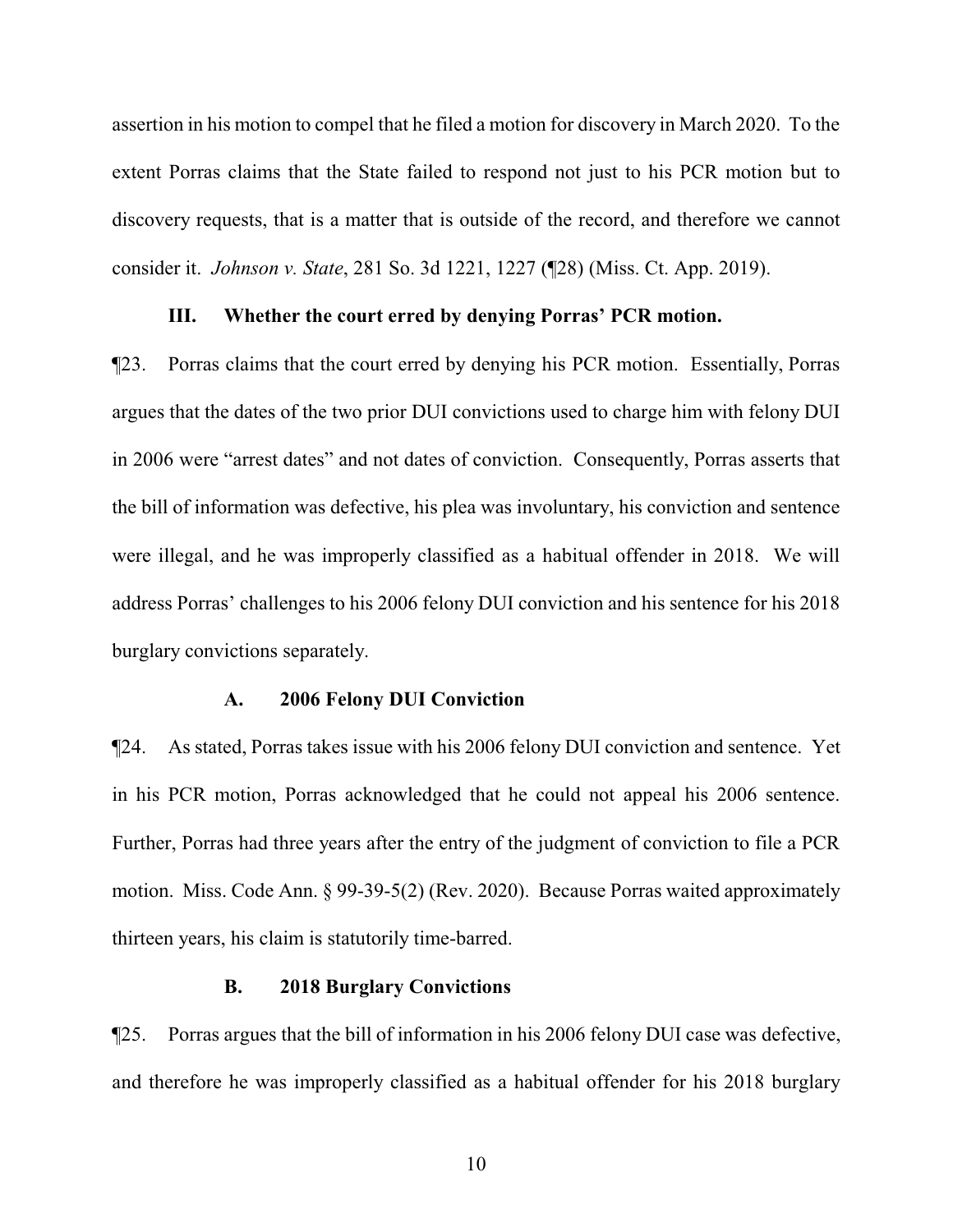convictions.

¶26. In *Williams v. State*, 708 So. 2d 1358 (Miss. 1998), Williams challenged the sufficiency of his indictment for felony DUI. *Id*. at 1360 (¶8). Our supreme court stated, "In order to comply with the language [of the statute], the indictment merely had to state 'the number of times that the defendant has been convicted and sentenced within the past five (5) years under this section to determine if an enhanced penalty shall be imposed' in order to charge Williams with felony DUI." *Id*. at 1361 (¶14). In holding that the indictment was sufficient, our supreme court noted that Williams' indictment stated that he "ha[d] two or more convictions for violation of Section 63-11-30(1) of the Mississippi Code of 1972. Said offenses all have occurred within a five year period of this offense, evidence of which is attached hereto by court abstracts as Exhibits 1 and 2." *Id*. at 1361-62 (¶¶14, 18). The court further noted that "[t]he abstracts showed the charge, date of violation and court date, and the judgment and the sentence imposed by the court in each of Williams' two previous DUI convictions." *Id*. at 1361 (¶14).

¶27. Similarly, Porras' bill of information stated that he "had been previously convicted two or more times within a period of five (5) years of violating [section 63-11-30(1)]." Further, the bill of information showed the date of the offenses (though incorrectly labeled as the dates of conviction) and the judgments imposed by the courts. As in *Williams*, the charging instrument in this case was sufficient. Furthermore, Porras had pled guilty to felony DUI. "[T]he law is settled that with only two exceptions, the entry of a knowing and voluntary guilty plea waives all other defects or insufficiencies in the indictment." *Joiner*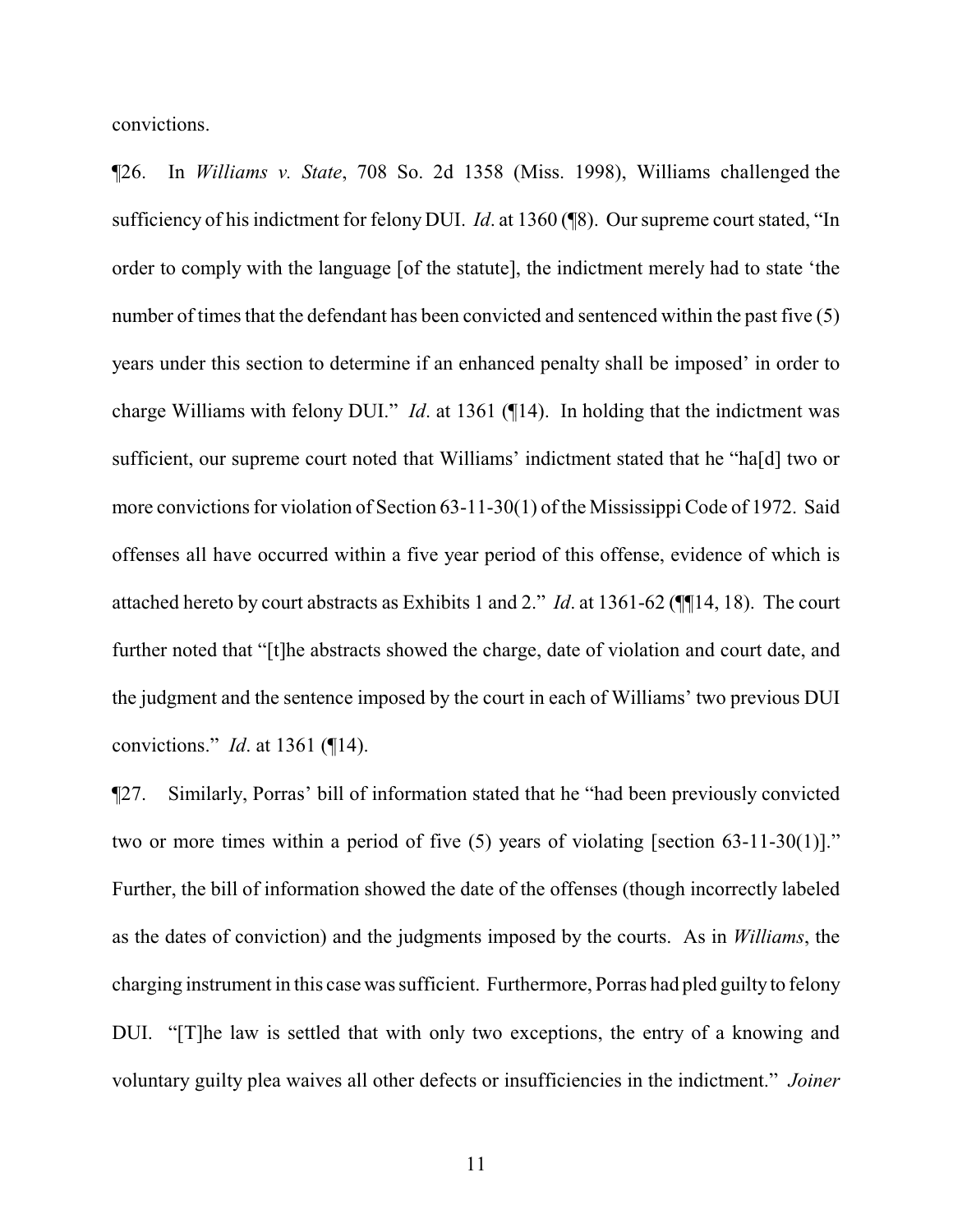*v. State*, 61 So. 3d 156, 159 (¶7) (Miss. 2011) (citing *Conerly v. State*, 607 So. 2d 1153, 1156 (Miss. 1992)). "A guilty plea does not waive an indictment's failure to charge an essential element of the crime, and it does not waive lack of subject matter jurisdiction . . . ." *Id*. Neither exception is at issue. Accordingly, the court did not err by denying Porras' PCR motion.

# **IV. Whether the court erred by failing to consider all of Porras' claims.**

¶28. In his PCR motion, Porras argued that the circuit court should expunge his 2006 felony DUI conviction because after his probation revocation, he was required to serve six years for his five-year sentence. Porras subsequently filed a "Petition for Writ of Error Coram Nobis," asking the court to expunge his 2006 felony DUI conviction and asserting for the first time that his initial fine of \$2,000 was imposed twice. The court denied postconviction relief without specifically addressing these claims, and now Porras claims that was reversible error.

¶29. As to Porras' claim that he was required to serve six years for his five-year sentence, the record suggests otherwise. According to the court's initial sentencing order, Porras "[was] placed on two years of supervised probation," and at some point during that time he violated the terms of his probation. The record provides no evidence of how long Porras served for his initial term of incarceration, if at all, before his release. Additionally, as to Porras' claim that his initial fine of \$2,000 was imposed twice (once in the initial sentencing order and once at the probation-revocation hearing), the revocation order makes no mention of a fine. For these reasons, the court's failure to address these claims does not constitute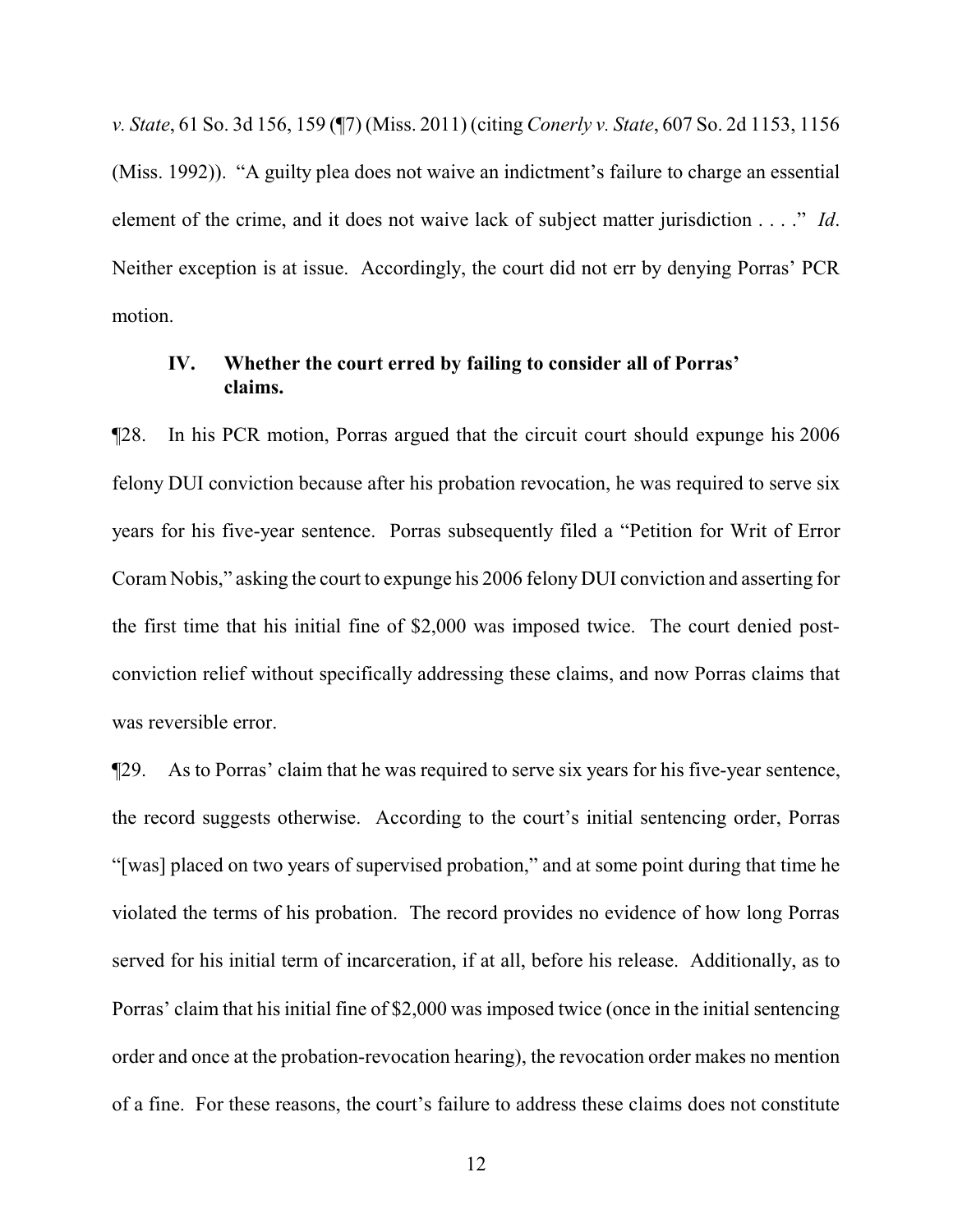reversible error.

#### ¶30. **AFFIRMED.**

# **BARNES, C.J., CARLTON AND WILSON, P.JJ., WESTBROOKS, McDONALD, LAWRENCE, SMITH AND EMFINGER, JJ., CONCUR. McCARTY, J., SPECIALLY CONCURS WITH SEPARATE WRITTEN OPINION, JOINED BY McDONALD, J.**

#### **McCARTY, J., SPECIALLY CONCURRING:**

¶31. I agree with the majority in all respects that the petitioner did not meet his burden of proving he was entitled to post-conviction relief. I write separately regarding Porras' second assignment of error, where he argued a default judgment should have been granted because the State never responded to his motion for post-conviction relief.

¶32. First, default judgment is not an available remedy against the State of Mississippi whether in a PCR or any other type of case. Second, since the petitioner always bears the burden of proof in a PCR, the relief sought in a request for post-conviction relief is not available through the procedural remedy of a default judgment. Therefore, I would expressly find the trial court correctly denied the motion for default judgment even though the State utterly failed to comply with the trial court's order to respond.

¶33. To the extent this has been considered before in our jurisprudence, the Supreme Court has indicated that it is impossible to secure a default judgment against the State. The Court phrased this as having "some doubt as to whether a default judgment entered against the State *is even valid*." *State Hwy. Comm'n of Miss. v. Hyman*, 592 So. 2d 952, 955 (Miss. 1991) (emphasis added).

¶34. In *Hyman*, a default judgment was entered against the State HighwayCommission in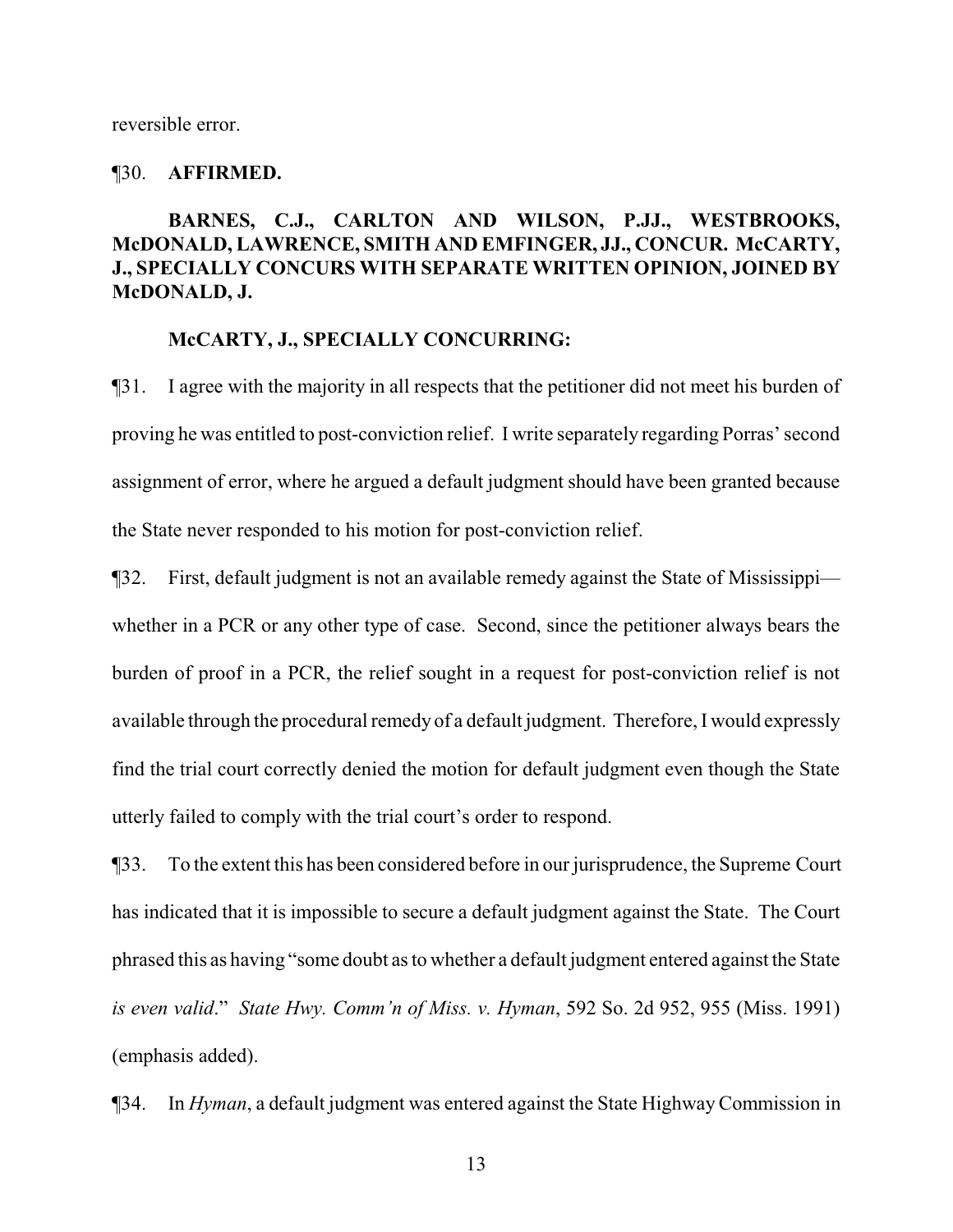an eminent domain proceeding. *Id*. at 953. The Court examined two statutes it found applicable; the first applied in all civil suits against the State and declared that "a bill shall not be taken as confessed *nor a judgment by default be rendered against the state*." Miss. Code Ann. § 11-45-3 (Rev. 2019) (emphasis added).

¶35. The second statute involved the powers of the Executive; specifically, the Attorney General, and how process for "all suits against the state of Mississippi" must be served on her. Miss. Code Ann. § 7-5-41 (Rev. 2019). This law reiterates section 11-45-3 in declaring, "No decree pro-confesso or default judgment shall be taken against such defendant." Miss. Code Ann. § 7-5-41.<sup>7</sup>

¶36. Relying on these laws, the Supreme Court reversed the trial court's entry of default judgment, holding that "[i]t appears from the plain meaning of these statutes that our legislature does not provide for a default judgment against the State in *any* claim including a suit such as the one presently at bar." *Id*. at 956 (emphasis added); *cf. Y-D Lumber Co. v. Humphreys County*, 2 So. 3d 793, 797 (¶13) (Miss. Ct. App. 2009) (holding "there can be no default judgment against [the State] for failing to answer a writ of garnishment").

¶37. There is a reason one cannot obtain a default judgment against the State. "The State of Mississippi, because of the peculiar nature of its existence (for the benefit and welfare of all its citizens), occupies a different status from the ordinary litigant." *State ex rel. Pittman v. Griffin*, 450 So. 2d 426, 430 (Miss. 1984). As the Court ruled in that dispute, "executions

<sup>7</sup> Pro confesso, or "as confessed," applied to bills filed in chancery court and sounding in equity: "[p]rior to January 1, 1982, the effective date of the MRCP, default judgment and decrees *pro confesso* were governed by statutes and case law." *State Sec. Life Ins. Co. v. State ex rel. Dale*, 498 So. 2d 825, 830 (Miss. 1986).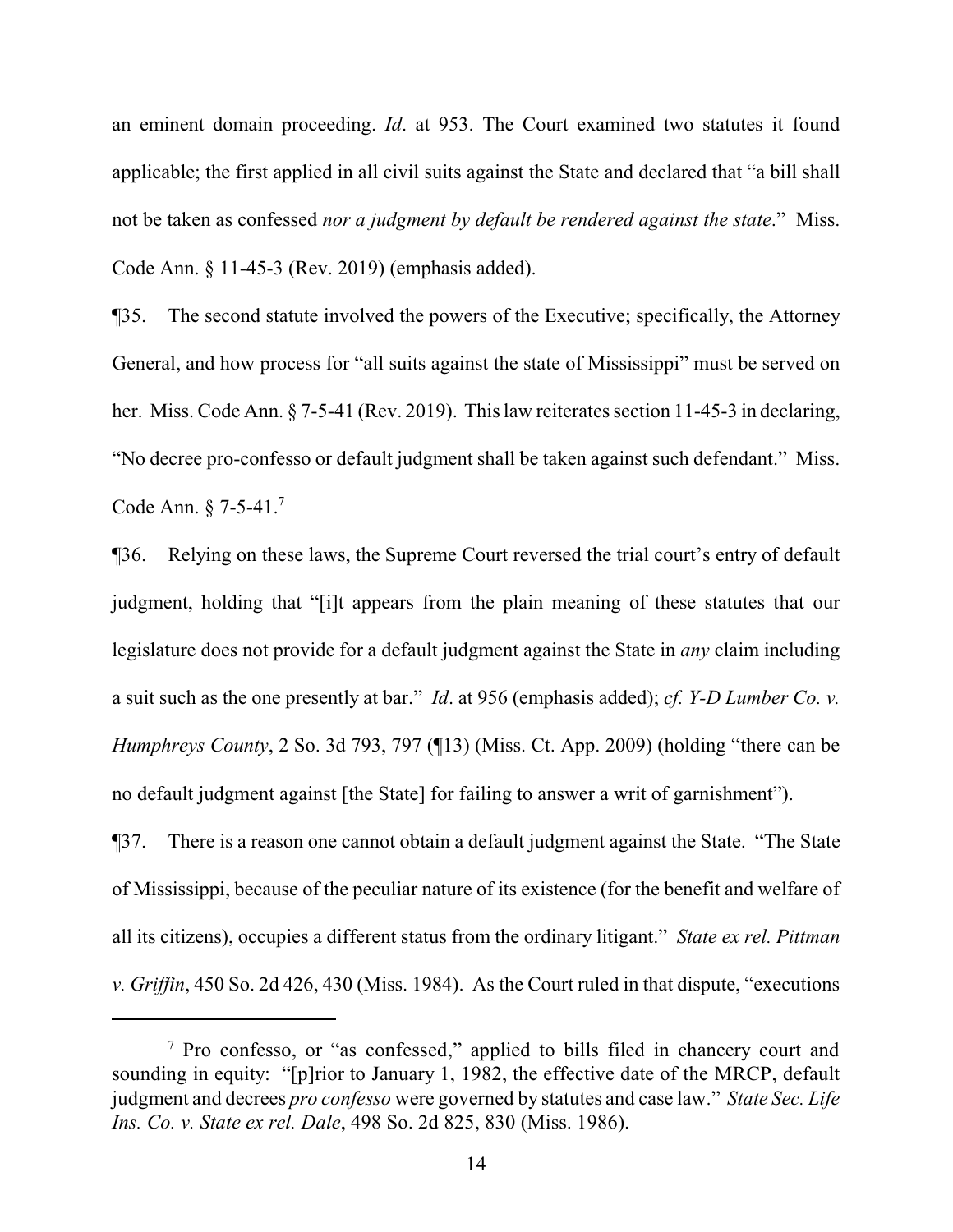cannot be levied against the State," and "[n]o defaults or decrees pro confesso may be entered against the State," even while "[s]tatutes of limitations do not run against the State and do run in favor of the State" (in addition to several other examples). *Id*. at 430-31. "The State enjoys certain procedural advantages in contrast to other litigants," the Court explained, "because it would often be impractical, impossible, and unjust on broad constitutional grounds to require the same standard of the State as an individual in all cases." *Id*.

¶38. So whether it be an eminent domain case, a garnishment, or a PCR, a person cannot obtain a default judgment against the State. Additionally, even though a PCR is civil in nature, there is a further reason that a default judgment is not available in cases of this type.<sup>8</sup> And that is because at all times the petitioner bears the burden of proving that the request for post-conviction relief is warranted: "*No* relief shall be granted under this article unless the petitioner proves by a preponderance of the evidence that he is entitled to the relief." Miss. Code Ann. § 99-39-23(7) (Rev. 2020) (emphasis added). A default judgment is a procedural remedy for one party upon the failure to answer by an opposing party; it has nothing to do with the merits of the case. To prevail in a PCR, one has to "provel" by a preponderance of the evidence that he is entitled to the relief," *id.*, and so it cannot be accessed by a default judgment.<sup>9</sup>

<sup>8</sup> *See* Miss. Code Ann. § 99-39-7 (Rev. 2020) (A PCR begins "as an original civil action in the trial court" except when the original criminal conviction was directly appealed.); *Id*. § 99-39-15 (Rev. 2020) (discovery in PCR actions is "available under the Mississippi Rules of Civil Procedure").

<sup>9</sup> While a person cannot obtain a default judgment against the State in a PCR, a person *can* seek summary judgment. *See* Miss. Code Ann. § 99-39-19 (Rev. 2020) ("The court may grant a motion by either party for summary judgment when it appears from the